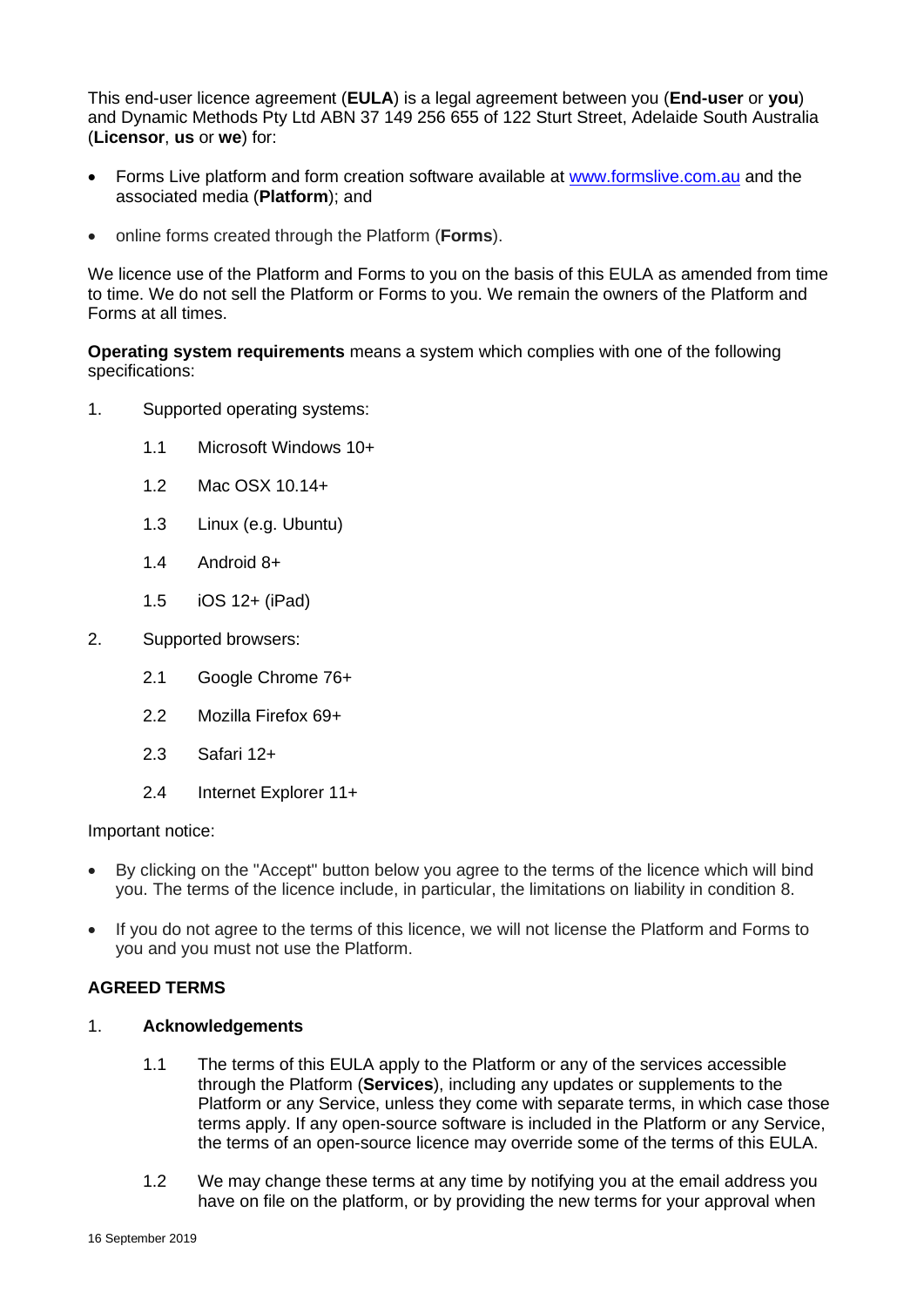you next log in to the Platform. The new terms may be displayed on-screen and you may be required to read and accept them to continue your use of the Platform and the Services.

- 1.3 We will use any information you provide to us in accordance with the terms of this EULA . Additionally, by using the Platform or any Service, you acknowledge and agree that internet transmissions are never completely private or secure. You understand that any message or information you send using the Platform or any Service may be read or intercepted by others, even if there is a special notice that a particular transmission is encrypted.
- <span id="page-1-0"></span>1.4 By using the Platform or any of the Services, you consent to us collecting and using:
	- 1.4.1 technical information about the Devices and related software, hardware and peripherals for Services that are internet-based or wireless to improve our products and to provide any Services to you; and
	- 1.4.2 any information which you input into the Platform, or information which can be determined or collated from your use of the Platform, including timelines of your use of the Platform, purchase prices of properties or other information of any kind.
- 1.5 You consent to us collating and using the data collected in accordance with condition [1.4](#page-1-0) on an anonymised basis and you acknowledge and agree that any such data collected or collated by us, and any intellectual property rights of any kind in that data, are exclusively owned by us.
- 1.6 The Platform or any Service may contain links to other independent third-party websites (**Third-party Sites**) or content published by a person other than us, including other users of the Platform and persons promoting their goods or services through the Platform (**Third Party Content**). You consent to us making information which you input into the Platform or related data available to those Third Parties to enable them to offer you services which may be useful to you or your clients. Thirdparty Sites and Third Party Content are not under our control, and we are not responsible for and do not endorse their content or (in the case of Third Party Sites only) their privacy policies (if any). You will need to make your own independent judgement regarding your interaction with any:
	- 1.6.1 Third-party Sites, including the purchase and use of any products or services accessible through them; and
	- 1.6.2 action or omission you do because of, or in connection with, content that is published on or through the Platform.
- 1.7 You may post content on or through the Platform subject to the terms of this agreement and the Forms.
- 1.8 You may receive or establish a user name and one password to gain access to and use the Platform. You are solely responsible for maintaining the confidentiality and security of your password(s) and account(s) you establish to use the Platform. You understand and agree that you are responsible for all actions and postings made from your account(s). Any accounts you create are not transferrable. You agree to notify us immediately if you become aware of any unauthorised use of your account(s).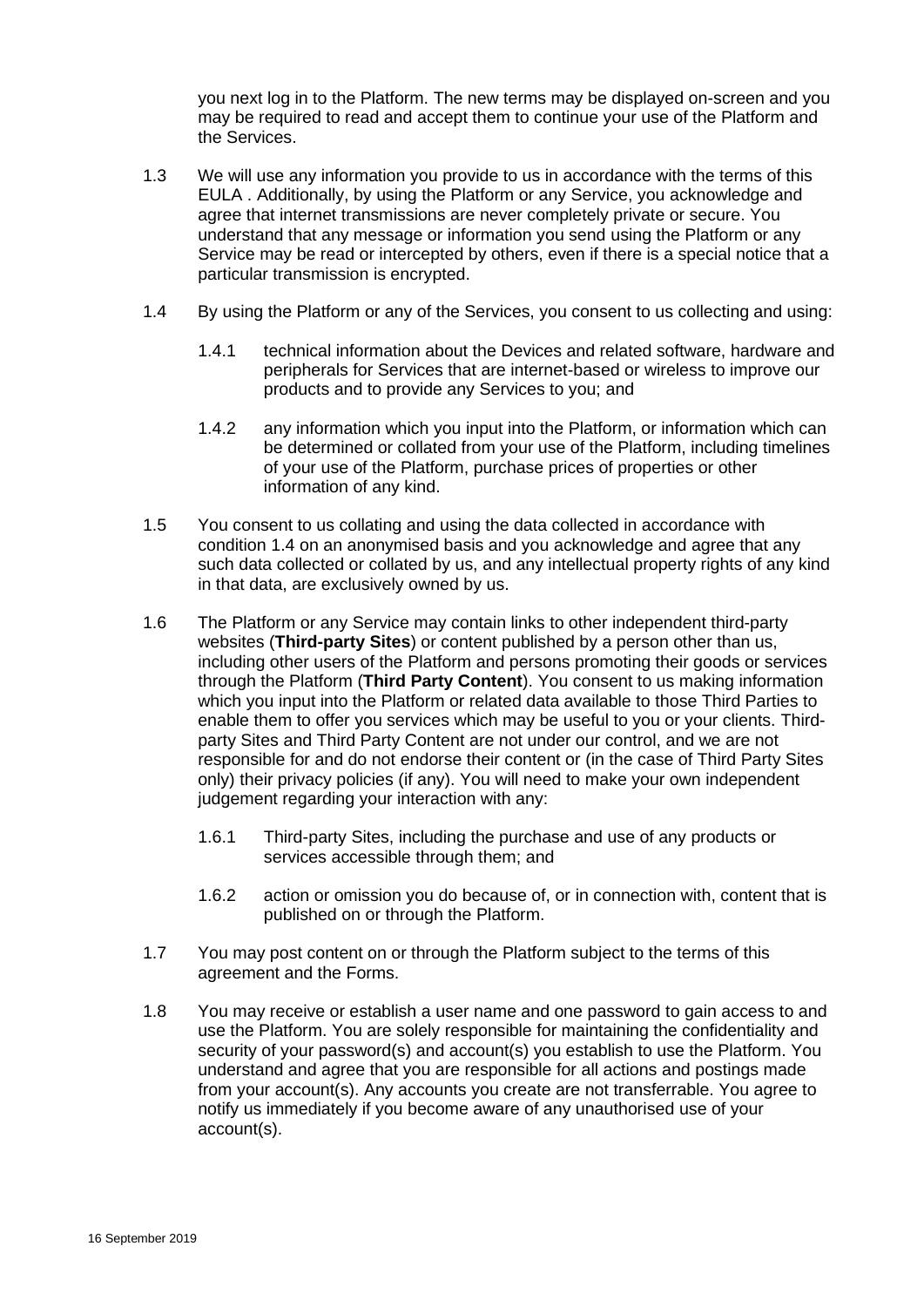# <span id="page-2-0"></span>2. **Grant and Scope of Licence**

- 2.1 In consideration of you agreeing to abide by the terms of this EULA, we grant you a non-transferable, non-exclusive licence to use the Platform on the Devices, subject to these terms. We reserve all other rights.
- 2.2 You may use the Forms to provide services to your clients or for internal business purposes only.

#### 3. **Term, fees and payments**

- 3.1 The licence granted to you pursuant to condition [2.1](#page-2-0) is granted on the terms and conditions set out in this EULA for a period of one year from the date of this EULA, as extended pursuant to this condition and provided that you pay the fees as required in this EULA.
- 3.2 You must pay the fees notified to you on the date of this EULA and on any extension of the term of this EULA.
- 3.3 Except where we specify otherwise, payment of any fees must be paid in full and in advance. If you do not pay the fees as required in this EULA and fail to remedy that breach within a reasonable period of us requiring you to do so, we may terminate this EULA in accordance with condition [10.1.](#page-7-0)
- 3.4 Payments to Your account can only be made by credit/debit card using the online payment facility contained in the Platform

#### 4. **Licence Restrictions**

Except as expressly set out in this EULA or as permitted by any local law, you agree:

- 4.1 not to copy the Platform or Forms except where such copying is incidental to normal use of the Platform, or where it is necessary for the purpose of back-up or operational security;
- 4.2 not to rent, lease, sub-license, loan, translate, merge, adapt, vary or modify the Platform or Forms;
- 4.3 not to make alterations to, or modifications of, the whole or any part of the Platform, or permit the Platform or any part of it to be combined with, or become incorporated in, any other programs;
- 4.4 not to disassemble, decompile, reverse-engineer or create derivative works based on the whole or any part of the Platform or attempt to do any such thing except to the extent that such actions cannot be prohibited, and provided that the information obtained by you during such activities:
	- 4.4.1 is used only for the purpose of achieving inter-operability of the Platform with another software program, which may only be done with our express prior written consent;
	- 4.4.2 is not unnecessarily disclosed or communicated without our prior written consent to any third party; and
	- 4.4.3 is not used to create any software that is substantially similar to the Platform;
- 4.5 to include our copyright notice on all Forms created through the Platform by you;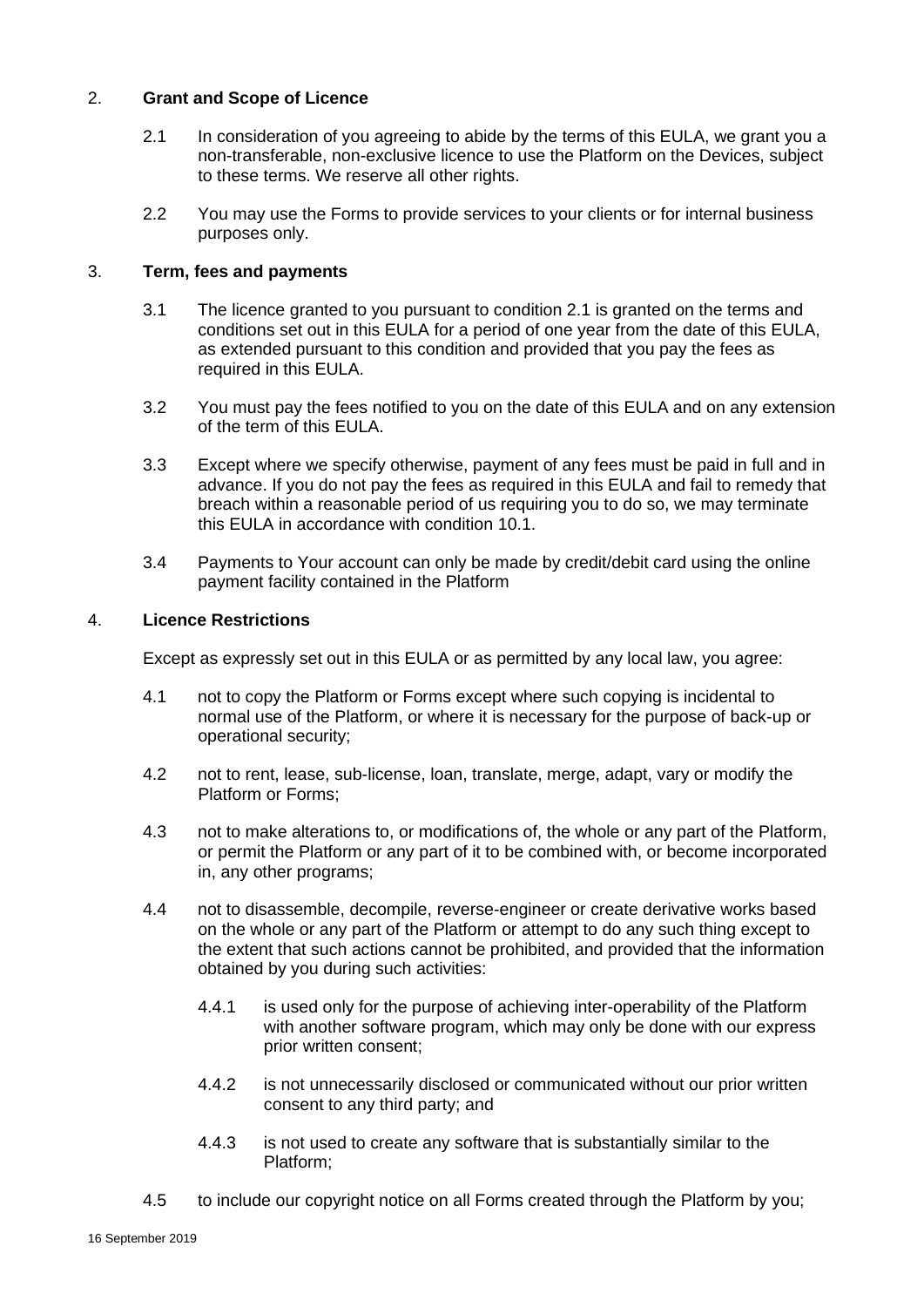- 4.6 not to provide or otherwise make available the Platform in whole or in part (including object and source code), in any form to any person without prior written consent from us;
- 4.7 to comply with all technology control or export laws and regulations that apply to the technology used or supported by the Platform or any Service (**Technology**); and
- 4.8 not to post any of the following types of content on or through the Platform or a Service:
	- 4.8.1 adult content, pornography, explicit sexual images, or nude images;
	- 4.8.2 content containing explicit, vulgar, or obscene language;
	- 4.8.3 content promoting hate, abuse or destructive actions;
	- 4.8.4 content promoting illegal activities; or primarily political, religious, psychic, or metaphysical content;
	- 4.8.5 content promoting pirated software;
	- 4.8.6 content intending for phishing or spreading malware;
	- 4.8.7 content that is disparaging of any person or entity;
	- 4.8.8 content that is in violation of any law or regulation; or
	- 4.8.9 any other content that is or could be considered inappropriate, unsuitable or offensive, all as determined by us,

#### (together '**Licence Restrictions**').

#### 5. **Acceptable Use Restrictions**

- 5.1 You must:
	- 5.1.1 not use the Platform or any Service in any unlawful manner, for any unlawful purpose, or in any manner inconsistent with this EULA, or act fraudulently or maliciously, for example, by hacking into or inserting malicious code, including viruses, or harmful data, into the Platform, any Service or any operating system;
	- 5.1.2 not infringe our intellectual property rights or those of any third party in relation to your use of the Platform or any Service, including the submission of any material (to the extent that such use is not licensed by this EULA);
	- 5.1.3 not use the Platform or any Service in a way that could damage, disable, overburden, impair or compromise our systems or security or interfere with other users;
	- 5.1.4 not use the Platform or any Services or any of their content to advertise or solicit, for any other commercial, political or religious purpose, or to compete, directly or indirectly with us;
	- 5.1.5 not resell or repurpose your access to the Platform or any Service or any purchases made through the Platform or any Service;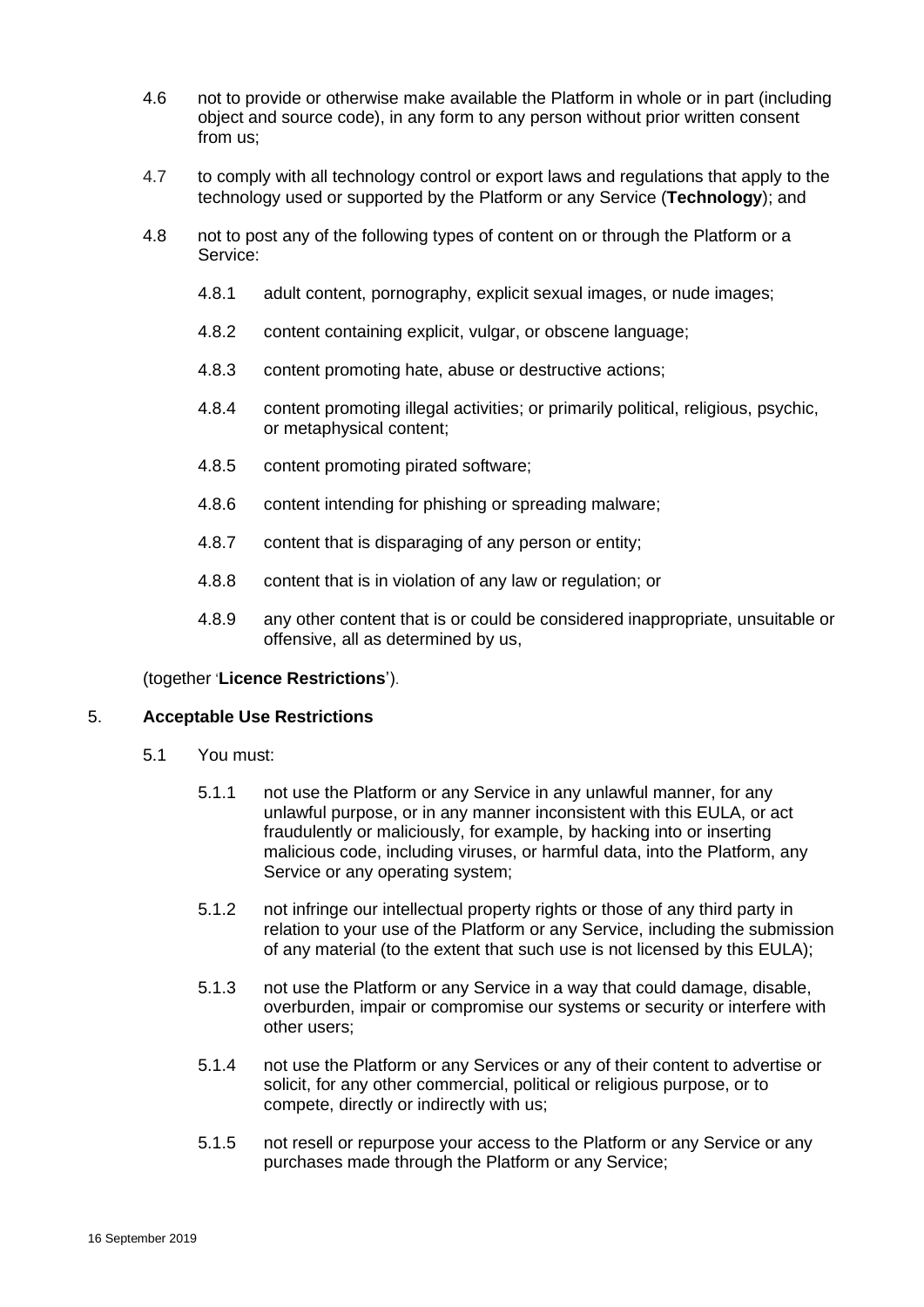- 5.1.6 not use the Platform or any Services or any of their resources to solicit other users of the Services or other business partners of ours to become users or partners of other online or offline services directly or indirectly competitive or potentially competitive with us, including without limitation, aggregating current or previously offered coupons or deals; and
- 5.1.7 not collect or harvest any information or data from any Service or our systems or attempt to decipher any transmissions to or from the servers running any Service.
- 5.2 You authorise us to remove anything you publish on or through the Platform and to close or otherwise terminate your account at any time and without notice.

# 6. **Intellectual Property Rights**

- 6.1 You acknowledge that all intellectual property rights in the Platform, the Forms and the Technology anywhere in the world belong to us or our licensors, that rights in the Platform are licensed (not sold) to you, and that you have no rights in, or to, the Platform, the Forms or the Technology other than the right to use each of them in accordance with the terms of this EULA.
- 6.2 You acknowledge that you have no right to have access to the Platform in sourcecode form.
- 6.3 You grant us an irrevocable, non-exclusive, royalty-free, perpetual, and worldwide license to use content you publish on or through the Platform or a Service, including, without limitation:
	- 6.3.1 the rights to copy, distribute, transmit, publicly display, publicly perform, reproduce, edit, modify, alter, translate and reformat your content, and/or to incorporate it into a collective work; and
	- 6.3.2 the right to sublicense any or all of our license rights to others.

For the avoidance of doubt, this means we have the right to use any and all ideas you submit (including ideas about our products, services, publications or advertising campaigns) in any manner we choose without notice.

6.4 You waive any and all moral rights in and to such any content you publish on or through the Platform or any Service.

# <span id="page-4-0"></span>7. **Warranties**

- 7.1 We warrant that:
	- 7.1.1 the Platform will, when properly used and on an operating system for which it was designed, perform substantially in accordance with the functions which are identified on our website and in publications which describe the performance of the Platform; and
	- 7.1.2 the Forms will be compliant with legislative requirements for their intended purpose on the date on which they are created by you, however we make, and you do not rely on, any representation as to the commercial appropriateness of the Forms.
- 7.2 If you notify us in writing of any defect or fault in the Platform as a result of which it fails to perform substantially in accordance with the Forms, you will be entitled to a resupply of the services we provide you with.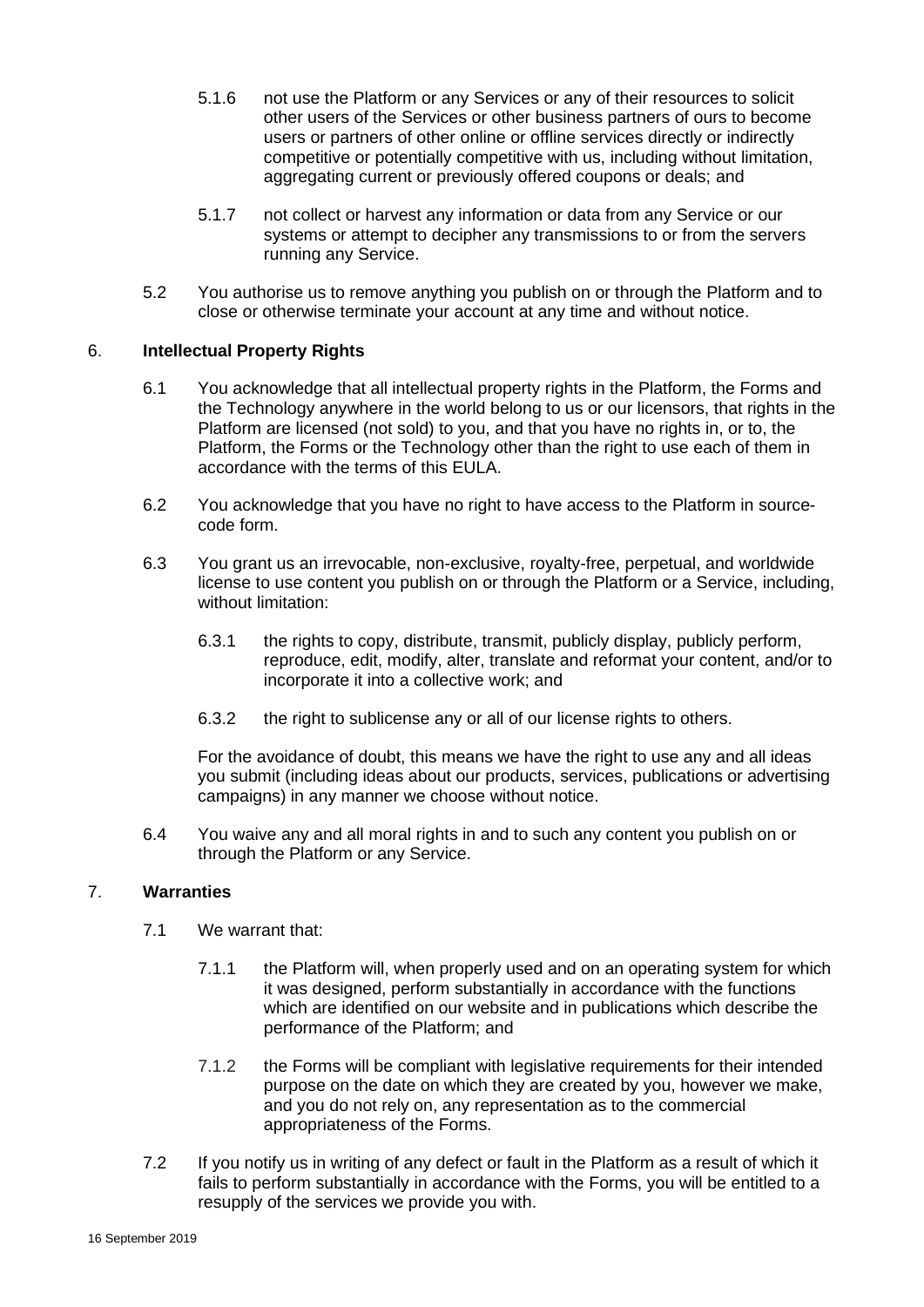- 7.3 The warranty does not apply:
	- 7.3.1 if the defect or fault in the Platform or any Service results from you having amended the Platform or having used the Platform other than in accordance with any instructions provided to you in relation to the use of the Platform;
	- 7.3.2 if the defect or fault in the Platform results from you having used the Platform in contravention of the terms of this EULA; and
	- 7.3.3 if you breach any of the Licence Restrictions or the Acceptable Use Restrictions.
- 7.4 This warranty is in addition to your legal rights in relation to software that is faulty or not as described.
- 7.5 Technical and product support is available for the Platform Product on (08) 7329 4000 between 9:00am and 5:00pm (Adelaide local time ACST) Monday to Friday, excluding public holidays. Technical support is limited to technical use of the Platform Product but does not extend to issues relating to the operation of computer hardware, operating systems, software, network, firewall or anti virus software.
- 7.6 Subject to condition [7.1,](#page-4-0) we do not warrant that:
	- 7.6.1 the content published on or through the Platform (whether published by us, another user of the Platform or a person publishing details about the goods and services such person has on offer) is accurate, not misleading and/or deceptive and/or not false;
	- 7.6.2 the goods and services that may be offered through the Platform or any Service will be fit for their purpose, correspond to their description or be available or be available for purchase at the price represented through the Platform or any Service; and
	- 7.6.3 coupons offered through the Platform or any Service will be honoured.
- 7.7 You warrant that by posting any content on or through the Platform, you represent and warrant that:
	- 7.7.1 you have all right, title, and interest to such posted content, including but not limited to any consent, authorisation, release, clearance or licence from any third party (such as, but not limited to, any release related to rights of privacy or publicity) necessary for you to provide, post, upload, input or submit the posted content;
	- 7.7.2 such posted content is in the public domain;
	- 7.7.3 your use and publication of such posted content constitutes fair use; and
	- 7.7.4 such content does not violate or constitute the infringement of any patent, copyright, trademark, trade secret, right of privacy, right of publicity, moral rights, or other intellectual property right recognised by any applicable jurisdiction of any person or entity, or otherwise constitutes a breach of any agreement with any other person or entity.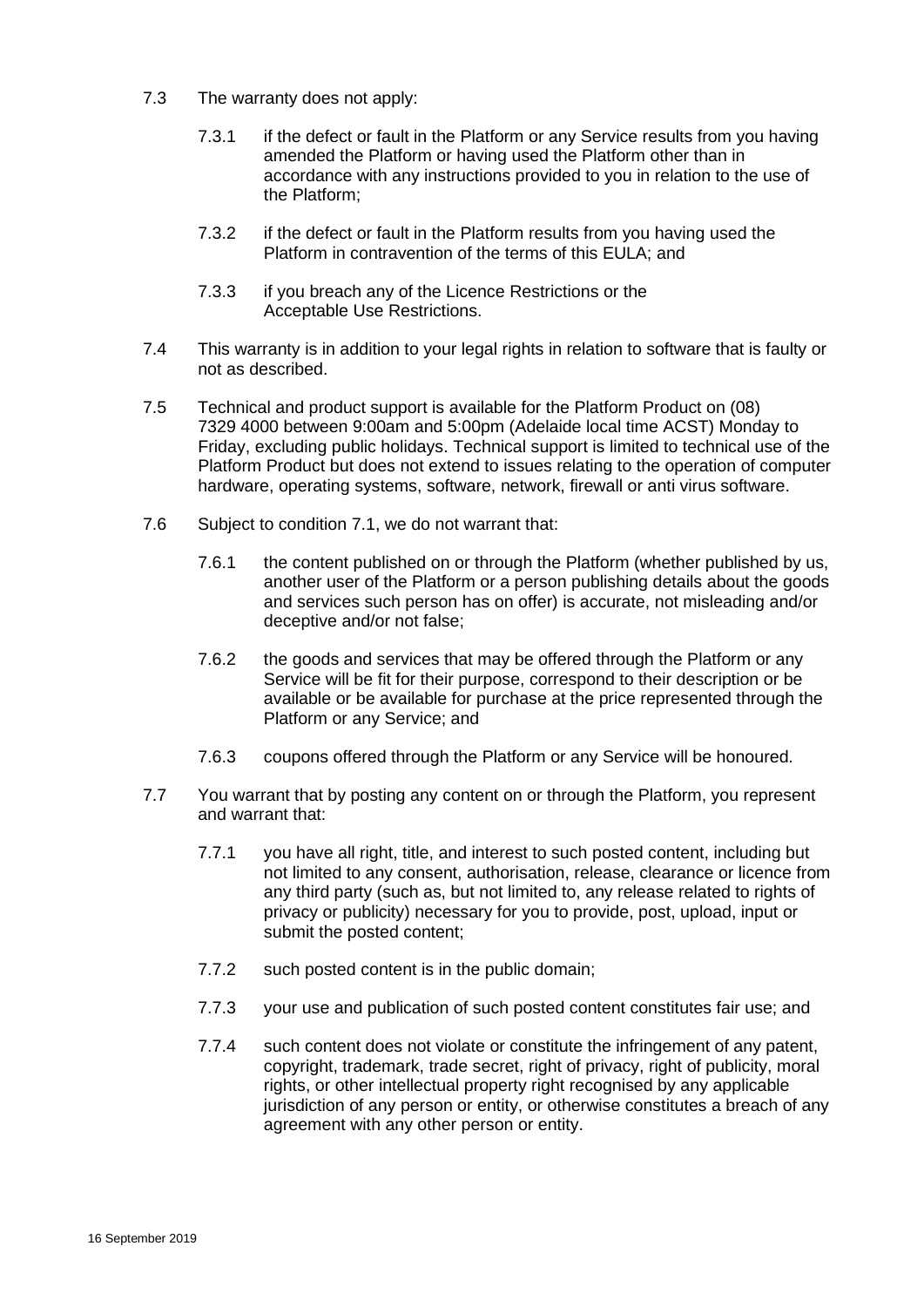# <span id="page-6-0"></span>8. **Limitation of Liability**

- 8.1 You acknowledge that the Platform has not been developed to meet your individual requirements, and that it is therefore your responsibility to ensure that the facilities and functions of the Platform meet your requirements.
- 8.2 We have no liability to you for any loss of profit, loss of business, business interruption, or loss of business opportunity.
- 8.3 To the extent permitted by law, we are only responsible for loss or damage you suffer that is a foreseeable result of our breach of this EULA or our negligence up to the limit specified in condition [8.5,](#page-6-1) but we are not responsible for any unforeseeable loss, consequential loss, or damage. Loss or damage is foreseeable if it is an obvious consequence of our breach or if they were contemplated by you and us at the time we granted you the EULA but does not include any loss or damage associated with a person publishing content on or through the Platform that is inaccurate, misleading or false.
- 8.4 You release us and forever hold us harmless from any loss or damage you suffer:
	- 8.4.1 for any amount that exceeds the limit in condition [8.5;](#page-6-1) or
	- 8.4.2 because such loss or damage was not foreseeable within the meaning of this agreement; or
	- 8.4.3 in connection with restrictions to access to the Platform which occur pursuant to clause [13.](#page-8-0)
- <span id="page-6-1"></span>8.5 Our maximum aggregate liability under or in connection with all claims under this EULA (including your use of any Services) whether in contract, tort (including negligence) or otherwise, shall in all circumstances be limited to \$800. This does not apply to the types of loss set out in condition [8.6.](#page-6-2)
- 8.6 Nothing in this EULA shall limit or exclude our liability for any other liability that cannot be excluded or limited by Australian law.

#### <span id="page-6-2"></span>9. **Cookies**

- 9.1 Cookies are small pieces of data stored on the web browser on your computer. The Platform, external websites and associated websites may store cookies on your web browser.
- 9.2 The main reasons we store cookies are to:
	- 9.2.1 improve your use of the Platform. For example, to remember your search criteria so you don't have to re-enter to do multiple searches and to remember your preferences for your next visit to the Platform;
	- 9.2.2 gather statistics on Platform usage so we can monitor Platform usage and make improvements to site usability;
- 9.3 You can set up most web browsers so you are notified of when a cookie is received, so you can then either accept or reject it. You can also check the cookies stored by your web browser and remove any that you do not want.
- 9.4 If you disable the use of cookies on your web browser or remove or reject specific cookies from the Platform or linked websites, then you may not be able to gain access to all the content and facilities of the Platform.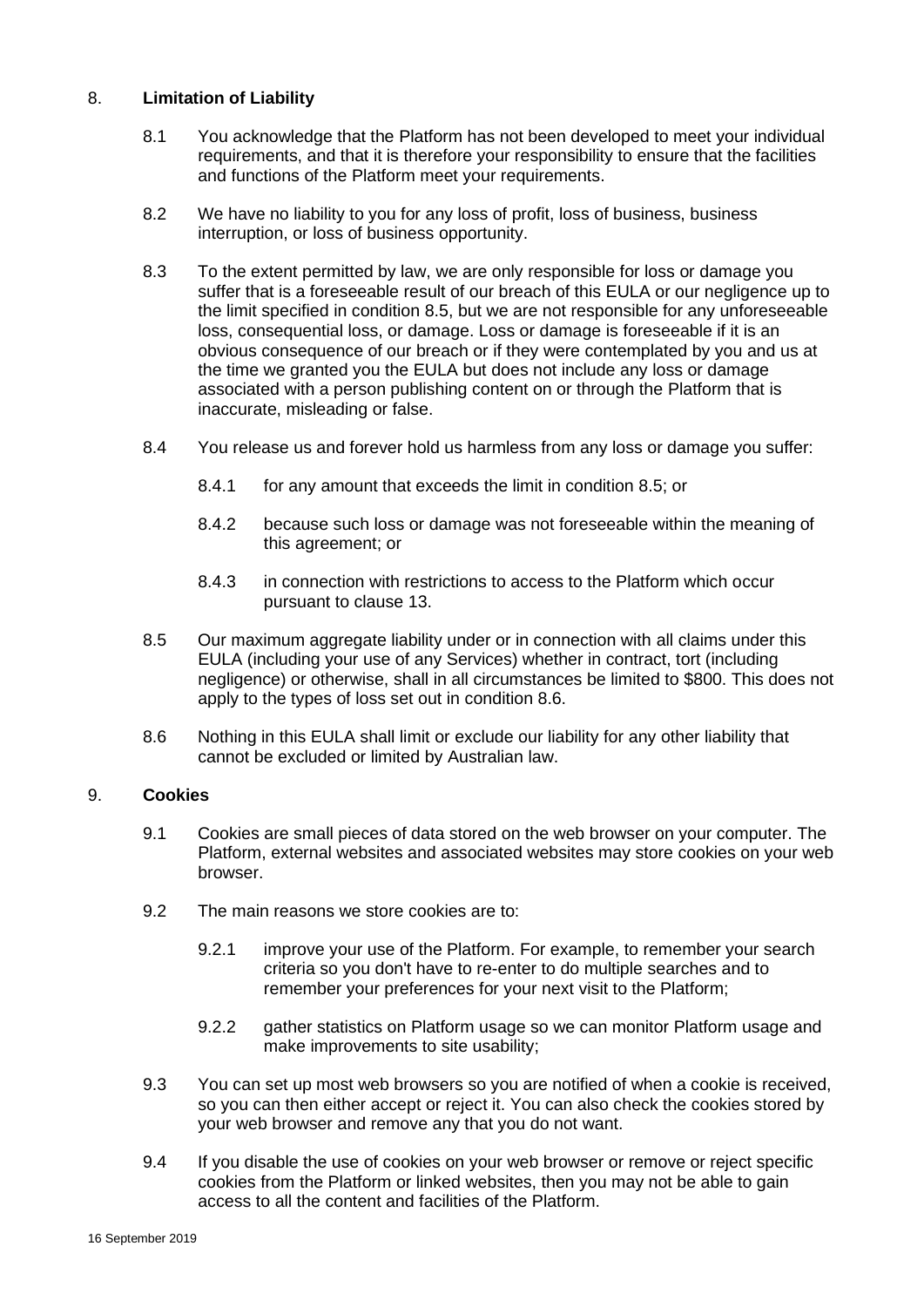# <span id="page-7-0"></span>10. **Termination**

- 10.1 We may terminate this EULA immediately by written notice to you:
	- 10.1.1 if you commit a material or persistent breach of this EULA which you fail to remedy (if remediable) within 14 days after the service of written notice requiring you to do so; or
	- 10.1.2 if you breach any of the Licence Restrictions or the Acceptable Use Restrictions.
- <span id="page-7-1"></span>10.2 On termination for any reason:
	- 10.2.1 all rights granted to you under this EULA shall cease;
	- 10.2.2 you must immediately cease all activities authorised by this EULA, including your use of any Services;
	- 10.2.3 you must immediately delete or remove the Platform from all Devices, and immediately destroy all copies of the Platform and Forms then in your possession, custody or control and certify to us that you have done so;
	- 10.2.4 if necessary we may remotely access the Devices and remove the Platform from all of them and cease providing you with access to the Services;
	- 10.2.5 we may do anything we deem necessary for you to carry out your obligations under conditions [10.2.1](#page-7-1) to [10.2.4;](#page-7-2) and
	- 10.2.6 you will have no further rights in relation to this EULA including, without limitation, any rights to a refund for any fees paid to us.

# <span id="page-7-2"></span>11. **Communication between Us**

- 11.1 If you wish to contact us in writing, or if any condition in this EULA requires you to give us notice in writing, you can send this to us by e-mail legal@formslive.com.au.
- 11.2 If we have to contact you or give you notice in writing, we will do so by e-mail to the address you provide to us in your request for the Platform or through the Platform itself.

#### 12. **Events outside Our Control**

- 12.1 We will not be liable or responsible for any failure to perform, or delay in performance of, any of our obligations under this EULA that is caused by any act or event beyond our reasonable control, including failure of public or private telecommunications networks (each, an **Event Outside Our Control**).
- 12.2 If an Event Outside Our Control takes place that affects the performance of our obligations under this EULA:
	- 12.2.1 our obligations under this EULA will be suspended and the time for performance of our obligations will be extended for the duration of the Event Outside Our Control; and
	- 12.2.2 we will use our reasonable endeavours to find a solution by which our obligations under this EULA may be performed despite the Event Outside Our Control.